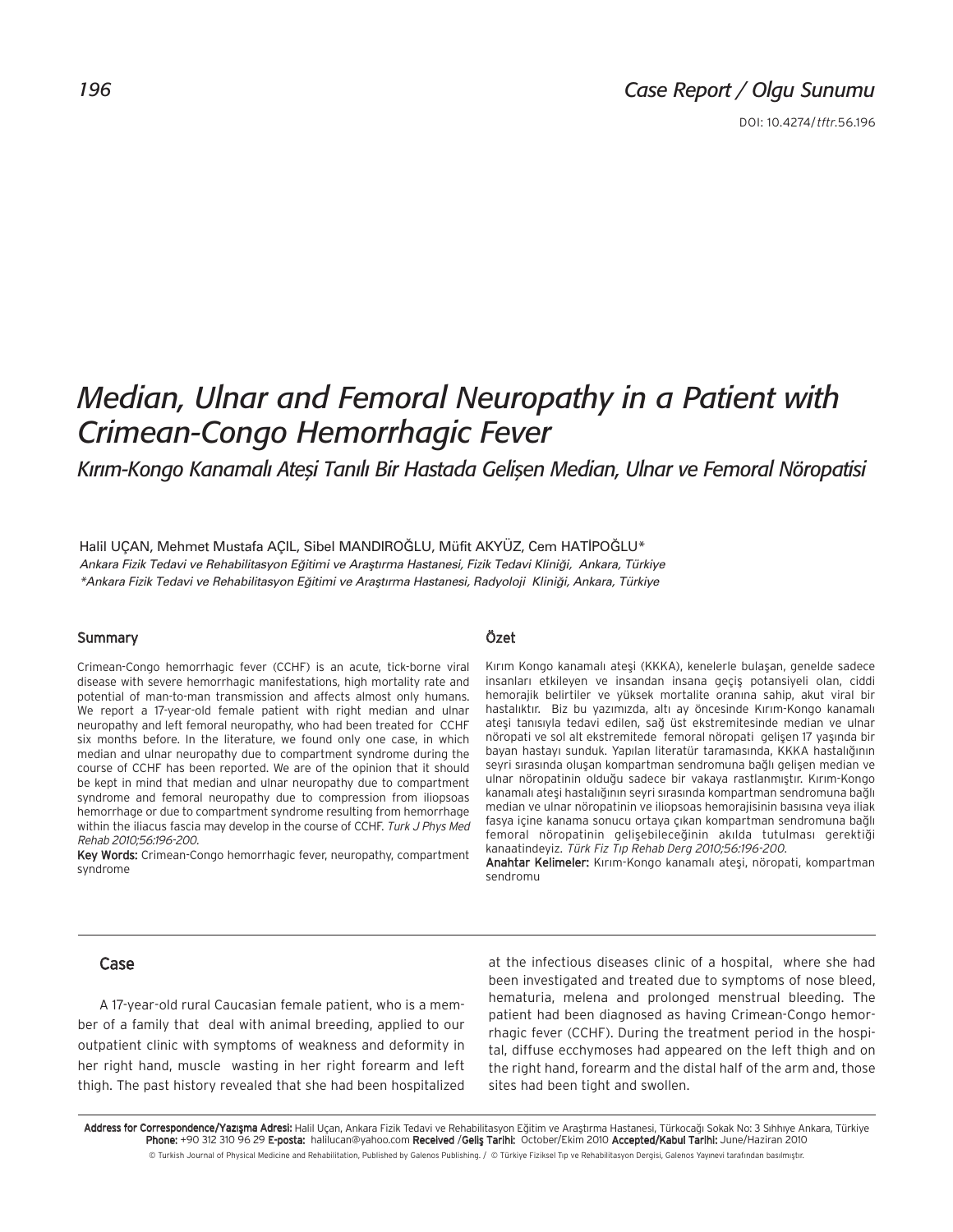The musculoskeletal examination of the patient, who realized weakness in her right hand and left thigh just after discharge from the infectious diseases clinic demonstrated hyperextension of the metacarpophalangeal (MCP) joints slight flexion of the proximal interphalangeal (PIP) and distal interphalangeal (DIP) joints (Picture 1). Atrophies were detected in the muscles of the volar side of the right forearm, in the interosseous, thenar and hypothenar muscles of the right hand, and in the anterior muscle group of the left thigh. There were 4 cm of difference in the perimeter of the forearm and 5 cm difference in the perimeter of the thigh. At sensory examination, hypoesthesia was detected in the superficial and pain sensation examinations in areas corresponding to the innervation sites of the right median, right ulnar and left femoral nerves. At motor examination according to the Oxford scale, the muscle strength of the right wrist flexor muscles was 4/5 and the muscle strength of the left knee extensor muscles was 2/5.

Electroneuromyographic (ENMG) examination revealed findings compatible with partial axonal degeneration of the median and ulnar nerves proximal to the elbow showing axonal regeneration (the distal muscles were more severely affected) (Table 1). The ENMG study of the right radial nerve was normal. The presence of severe partial axonal degeneration and rare regeneration was determined in the left femoral nerve just after the innervation of iliopsoas muscle (localization is on the inguinal ligament). The ENMG studies of the left upper extremity and the right lower extremity were normal. Hyperintense signal changes on magnetic resonance imaging (MRI) with fat suppression were detected in the median and ulnar nerves on the supracondylar region of the right humerus. At this level, some hypointense irregularly bordered soft-tissue signal changes that might be compatible with fibrosis or granulation tissue around the median nerve were present on T1- and T2-weighted MRI with fat suppression (Picture 2). Hyperintense signal changes that were compatible with nerve atrophy were observed on T2- and T1-weighted MRI of the left inguinal region. With the help of the detailed history, neurological examination, ENMG studies and MRI findings, we concluded that the patient had median and ulnar nerve neuropathy due to compartment syndrome in the upper extremity and femoral neuropathy due to iliopsoas hemorrhage in the lower extremity during the course of CCHF.

During hospitalization period, range of motion exercises, isometric exercises and progressive resistive exercises were performed, hand and wrist splint was given, and the patient was discharged with home exercises programme.

# **Discussion**

CCHF is a fatal viral disease that is seen generally in Africa, Asia, Eastern Europe and the Middle East. Although it has not been studied well yet and shows some variations among the regions, the clinical features characterized by hemorrhage, myalgia and fever frequently show a dramatic progression (1). While the cases of CCHF have been reported as an epidemic in the neighboring countries since 1970, in Turkey it has been first reported in 2002. The clinical course of CCHF infection has four phases: incubation, prehemorrhagic, hemorrhagic and convalescence (1,2). The hemorrhagic period is short. It generally begins on the 3<sup>rd</sup>-6<sup>th</sup> days of the disease and prolongs 2-3 days (2). The hemorrhagic manifestations vary from petechiae seen on the mucous membranes and skin to large hematomas (1).

Only one case was found in the wide scanning of the literature related with the occurrence of compartment syndrome in the course of CCHF. In a case reported by Moghtaderi et al. (3), median and ulnar neuropathy was observed at the 3rd month of treatment for CCHF, and it was noted that these clinical signs were developed due to compartment syndrome. Although there is no other study of neuropathy occurring in the course of CCHF, there are several studies of neuropathy in the course of haemophilia. In haemophilia, median neuropathy is most commonly seen and the ulnar and radial nerves are less commonly involved. These neuropaties occur most commonly due to intramuscular hemorrhage and less commonly due to nerve compression as a consequence of hemorrhage near the nerve. It has also been reported that hemorrhage within the nerve sheath has to be  $\text{considered } (4,5)$ .

Acute limb compartment syndrome is a condition that is characterized by highly raised pressure within a fascial space that causes a decrease in the capillary perfusion below the level necessary for tissue viability (6). Acute compartment syndrome may develop due to: 1) decreased intracompartmental volume (constructive dressings and casts, closure of fascial defects, thermal injuries and frostbite); 2) increased intracompartmental content due to accumulation of edema, hemorrhage or both edema and hemorrhage (7). Regardless of the etiology-traumatic or hemorrhagic, the initial injury causes swelling within the compartment. This results in increased intracompartmental pressure due to compressive closure of thin-walled venules as a result of hypertension in the venous side of this capillary bed. The increase in the hydrostatic pressure causes an additional increment in the intracompartmental pressure, and a vicious circle develops (8). Finally, arteriolar compression leading to muscle and

| <b>MOTOR NERVE</b> |             | Lat (ms) | <b>SD</b> | Amp (mV) | <b>SD</b> | CV(m/s) | F(ms) |
|--------------------|-------------|----------|-----------|----------|-----------|---------|-------|
| Right Medianus     |             |          |           |          |           |         | 27.5  |
|                    | Wrist-APB   | 4.0      |           | 2.2      |           |         |       |
|                    | Elbow-Wrist | 9.8      |           | 0.4      |           | -83     |       |
| Right Ulnaris      |             |          |           |          |           |         |       |
|                    | Wrist-ADM   | 2.5      |           | 0.8      |           |         |       |
|                    | Elbow-Wrist | 6.7      |           | 0.9      |           | 24      |       |
|                    |             |          |           |          |           |         |       |

Table 1. ENMG findings of the patient.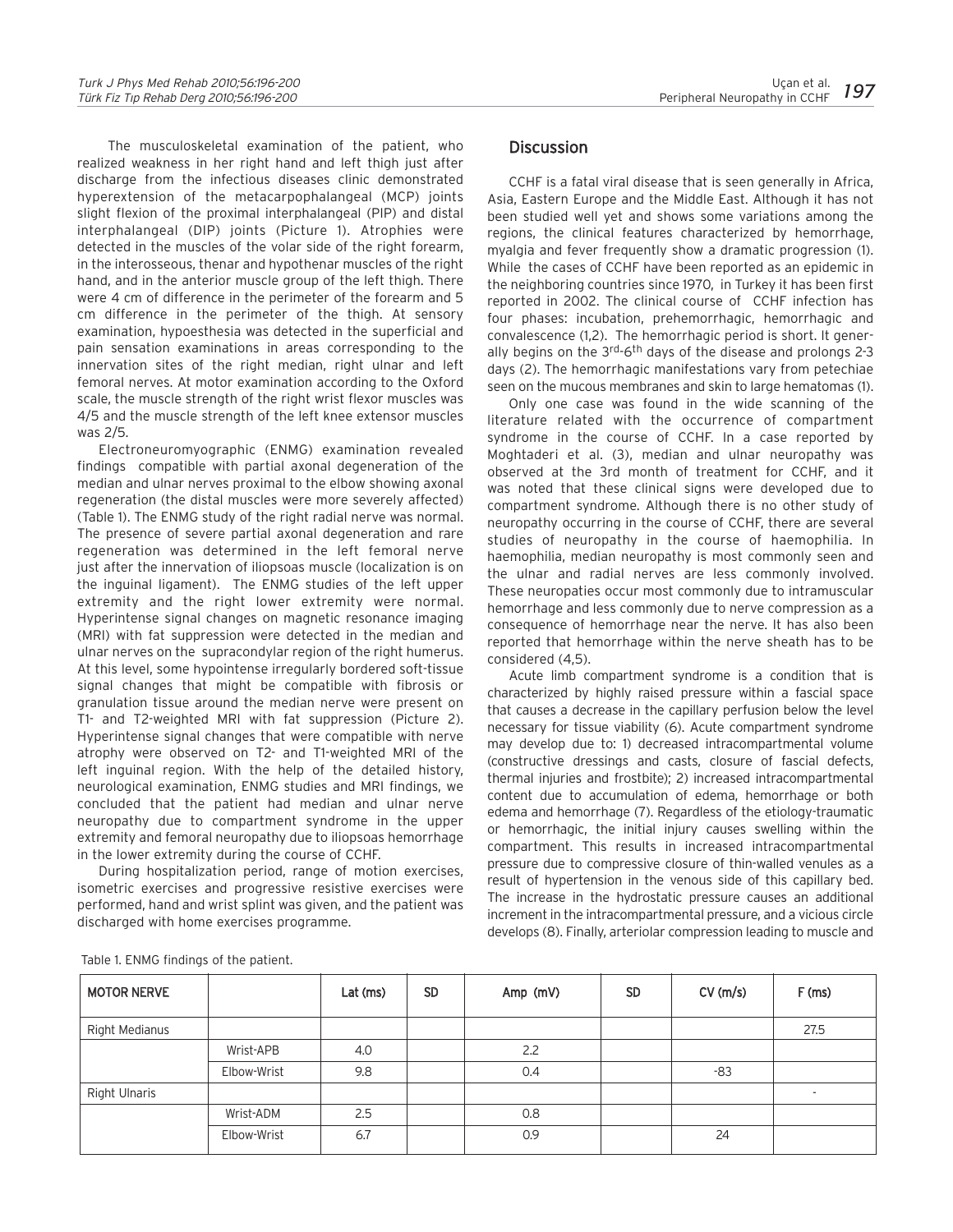| <b>SENSORY NERVE</b>                                                                           |                                  |                 | Lat (ms)      |                          |           | Amp (uV)                 |                | CV(m/s)                          |                 | <b>SD</b>     |                          |
|------------------------------------------------------------------------------------------------|----------------------------------|-----------------|---------------|--------------------------|-----------|--------------------------|----------------|----------------------------------|-----------------|---------------|--------------------------|
| Right Medianus                                                                                 |                                  |                 |               |                          |           |                          |                |                                  |                 |               |                          |
|                                                                                                | Palm-Wrist                       |                 | $\mathcal{L}$ |                          |           | $\overline{\phantom{a}}$ |                |                                  |                 |               |                          |
|                                                                                                | Dig I-Wrist                      |                 |               | $\overline{\phantom{a}}$ |           | $\blacksquare$           |                |                                  |                 |               |                          |
|                                                                                                | Dig III-Wrist                    |                 |               |                          |           |                          |                |                                  |                 |               |                          |
| Right Ulnaris<br>Palm-Wrist                                                                    |                                  |                 |               | ÷,                       |           | $\sim$                   |                |                                  |                 |               |                          |
| Right Radialis                                                                                 |                                  |                 |               |                          |           |                          |                |                                  |                 |               |                          |
|                                                                                                | IOD I-forearm                    |                 | 1.85          |                          |           | 28                       |                |                                  |                 |               |                          |
| Right Cut antebr Lat                                                                           |                                  |                 |               |                          |           |                          |                |                                  |                 |               |                          |
|                                                                                                | Stim 1- Rec 1                    |                 | 1.94          |                          |           | 9.8                      |                | 56.7                             |                 | $-1.6$        |                          |
| Right Cut antebr Med                                                                           |                                  |                 |               |                          |           |                          |                |                                  |                 |               |                          |
|                                                                                                | Stim 1- Rec 1                    |                 | 3.6           |                          |           | 3.1                      |                | 30.6                             |                 | $-6.9$        |                          |
| Muscle (Innervation)                                                                           |                                  |                 | Fib           | <b>PSW</b>               | Amp       |                          | Dur            | Poly                             |                 | <b>Stabil</b> | IP                       |
| Right Ext indicis (radialis C7-8)                                                              | Normal                           |                 | $\circ$       | O/10                     | Normal    |                          | Normal         | Normal                           |                 | Normal        | Normal                   |
| Right Ext dig communis<br>Normal<br>(radialis C7-8)                                            |                                  |                 | $\circ$       | O/10                     | Normal    |                          | Normal         | Normal                           | Normal          |               | Normal                   |
| Right Flex dig superfic<br>Slightly inactive,<br>(medianus C7 C8 T1)<br>neurogenic             |                                  |                 | $^{+++}$      | 2/10                     | $\ddot{}$ |                          | $+$            | $\begin{array}{c} + \end{array}$ |                 |               |                          |
| Right Abd dig min (man)<br>(uln ramus prof. C8 T1)                                             | Slightly inactive,<br>neurogenic |                 | $+++++$       | 3/10                     | $\ddot{}$ |                          | $\ddot{}$      | $^{++}$                          |                 |               |                          |
| Right Flex carpi ulnaris<br>Slightly inactive,<br>(ulnaris C8 T1)<br>neurogenic                |                                  |                 | $\circ$       | O/10                     | $+$       |                          | $+$            | $\begin{array}{c} + \end{array}$ |                 |               |                          |
| Right Abd pollicis brev<br>Slightly inactive,<br>(medianus, C8 T1)<br>neurogenic               |                                  |                 | $^{+++}$      | 3/10                     | $+$       |                          | $^+$           | $\begin{array}{c} + \end{array}$ |                 |               | $\overline{\phantom{a}}$ |
| Muscle (Innervation)                                                                           |                                  |                 | Fib           | <b>PSW</b>               | Amp       |                          | Dur            | Poly                             |                 | <b>Stabil</b> | IP                       |
| Left Vastus lateralis<br>Moderate subacute<br>(femoralis $L_2$ , $L_3$ , $L_4$ )<br>neurogenic |                                  |                 | $+++++$       | 3/10                     | $\ddot{}$ |                          | $+$            | $\begin{array}{c} + \end{array}$ |                 |               |                          |
| Left Psoas minor<br>Normal<br>(genitofemoralis $L_1$ , $L_2$ )                                 |                                  |                 | 0             | O/10                     | Normal    |                          | Normal         | Normal                           |                 | Normal        | Normal                   |
| Left Vastus intermedius<br>(femoralis $L_2$ , $L_3$ , $L_4$ )                                  | Moderate subacute<br>neurogenic  |                 | $+++++$       | 4/10                     | $+$       |                          | $+$            | $+$                              |                 |               |                          |
| Left Add magnus<br>Normal<br>(obturatorius $L_2$ , $L_3$ , $L_4$ )                             |                                  |                 | $\mathsf{O}$  | O/10                     | Normal    |                          | Normal         | Normal                           |                 | Normal        | Normal                   |
|                                                                                                |                                  |                 |               |                          |           |                          |                |                                  |                 |               |                          |
| <b>Sensory Nerve</b><br>Left Medianus (palm-wrist)                                             |                                  | Lat (ms)<br>2.4 |               | SD                       | 3.1       |                          | Amp (uV)<br>58 |                                  | CV(m/s)<br>43.8 |               |                          |
|                                                                                                |                                  |                 |               |                          |           |                          |                |                                  |                 |               |                          |
| Left ulnaris (palm-wrist)                                                                      |                                  |                 | 2.6           |                          |           | 4.3                      |                | 24                               |                 | 46.2          |                          |
| Right Paroneus superfi (foreleg-ankle)                                                         |                                  |                 |               | 2.2                      |           |                          |                | 28                               |                 | 40.9          |                          |
| Right Suralis ankle-foreleg                                                                    |                                  |                 | 2.8           |                          |           |                          |                | 13                               |                 | 41.1          |                          |

nerve ischemia appears. If an appropriate treatment is not performed immediately, muscle infarct and nerve injury occur (6). The etiologies of acute compartment syndrome may be divided into two groups: 1) related to fracture; 2) unrelated to fracture. The group that is unrelated to fracture may be divided into two

subgroups: subgroup with a history of injury and subgroup with swelling unrelated to any traumatic event (9).

Hope MJ et al. (9) compared series of patients with acute compartment syndrome related or unrelated to fracture and found that the diagnosis was usually delayed in the group that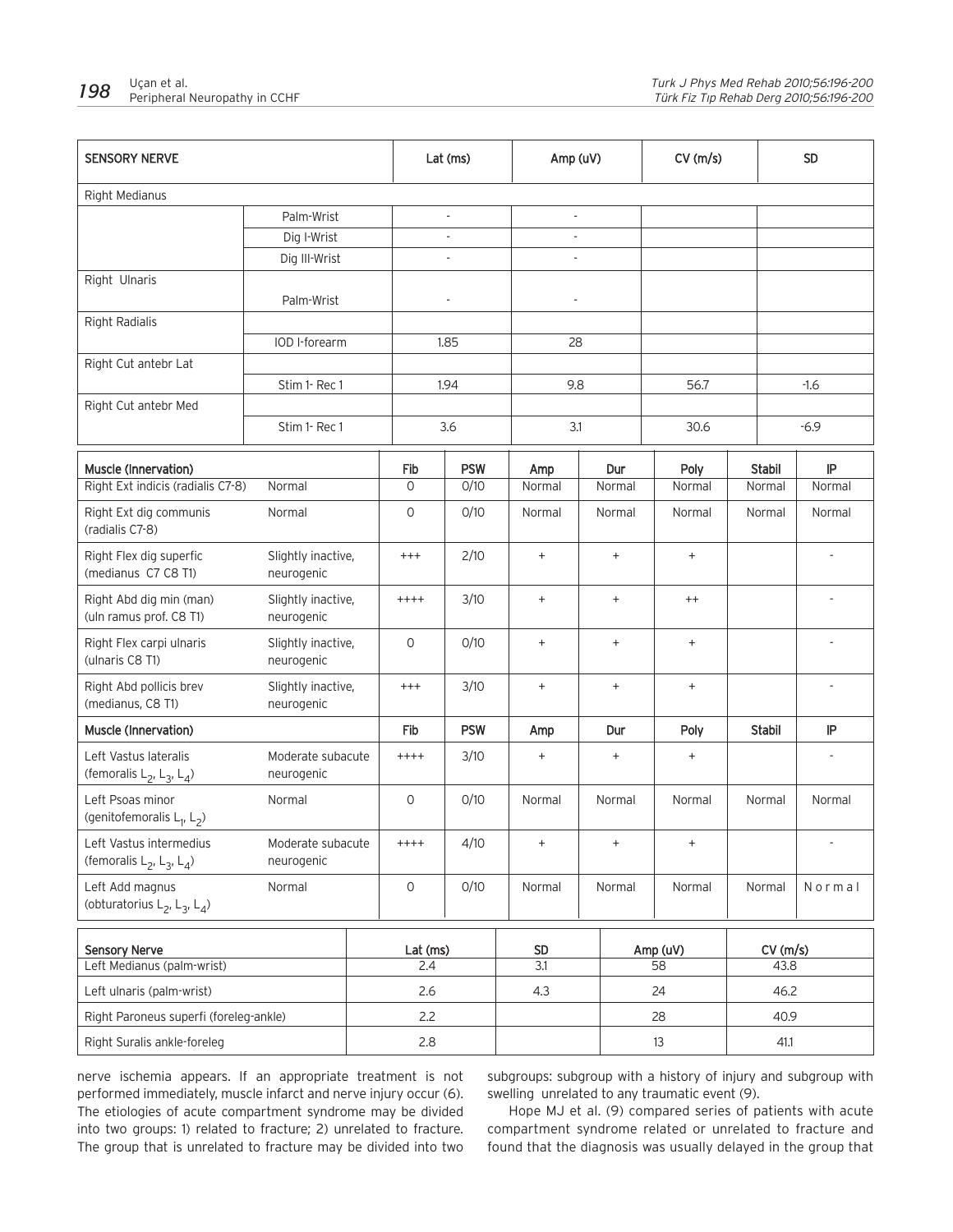was unrelated to fracture. However, this delay was in terms of hours. Similarly, Prasan LM et al. (10) reported that the average time interval between the diagnosis and the fasciotomy ranged from 2 hours to 24 hours (average: 9.4 hours) in series of children with acute upper extremity compartment syndrome due to causes unrelated to fracture. The time intervals between the diagnosis of the first disease and the diagnosis of the neuropathy in the patient presented by Ali Moghtaderi (3) and in our patient are 3 months and 6 months, respectively.

The diagnosis of compartment syndrome can be made according to clinical symptoms and sings. Largerstrom CF et al. (8) did not feel the need to measure the intracompartmental pressure in order to diagnose or confirm the diagnosis of compartment syndrome in patients with evident clinical findings. Mubarek SJ et al. (7) noticed that they could diagnose the compartment syndrome with clinical findings in most of the patients. However, they also underlined the importance of measurement of intracompartmental pressure in determining the cause of neuropathy (trauma or compartment syndrome). Therefore, they also point out the complexity of establishing the diagnosis of compartment syndrome clinically in uncooperated patients.

The symptoms of compartment syndrome are pain, pain at passive stretching and hyperesthesia in the territory of the nerve that moves inside the compartment. The physical signs of compartment syndrome are loss of motor function, taut extremity, weak capillary refilling and decreased distal pulsation (8). The acute compartment syndrome has to be kept in mind in patients with taut, swollen and ecchymotic extremity. The early diagnosis and immediate treatment of the syndrome may correct the problem before the occurrence of permanent damage (11). Our patient had noticed ecchymoses on the extremities (right upper and left lower), which had been painful, swollen and taut. These symptoms and signs of our patient were accepted in favour of hemorrhage and compartment syndrome.

Peripheral neuropathy that occurs secondary to hemorrhage proximally in the lower extremities may develop due to



Picture 1. The MCP joints were at hyperextension, and PIP and DIP joints were slightly at flexion.

haemophilia, anticoagulation treatment, trauma, hip surgery and hemorrhage from arteriosclerotic aneurysm of the aorta or iliac vessels. Femoral neuropathy is the most common form of these neuropathies (12,13). In a study, Balkan C et al. (14) evaluated 146 hemophilic patients and detected femoral



Picture 2. Hypointense, irregularly bordered soft-tissue signal changes that might be compatible with fibrosis or granulation tissue around the median nerve were present on T1- and T2-weighted MR imaging with fat suppression.